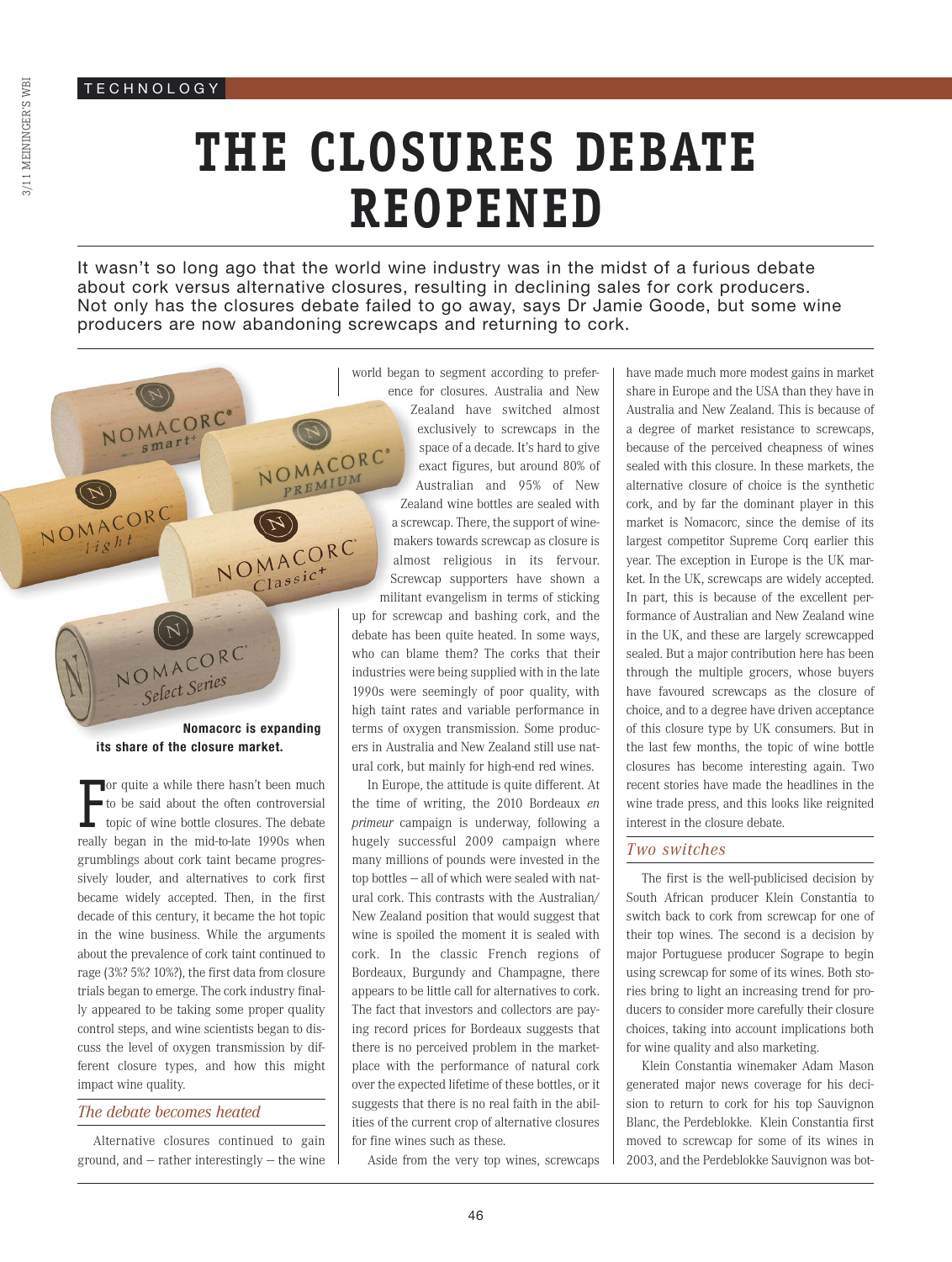### C L O S U R E S

**For trade visitors only**



"The best thing that happened to the cork industry was the screwcap."

> **Adam Mason,** winemaker, Klein Constantia

tled under screwcap from 2006–2009. However, the 2010 vintage, when it is released, will be back in cork. The decision was prompted by the fact that Mason didn't like the way the wine developed under screwcap. "The Pederblokke was screwcapped but I always got a slight whiff of sulfide on opening it," explained Mason.

Some context is needed here. The way a wine develops after bottling depends on the composition of the wine, the bottling conditions (key among these being the amount of oxygen pick-up during bottling and the amount of oxygen in the headspace — both factors together being referred to as Total Pack Oxygen [TPO]), and the closure oxygen transmission. Closure oxygen transmission is quite complicated, involving both oxygen entering from outside the bottle and also oxygen that might be dissolved in the closure that is then released in the weeks and months following bottling. Different closures have different levels of oxygen transmission, and so it follows that wines will develop differently after bottling — and taste different — depending on the closure. The lowest level of oxygen transmission is achieved by using a screwcap with a tin layer in the liner. In Australia and New Zealand, almost all screwcaps have this liner, often referred to as tin/saran. There is a second screwcap liner, Saranex, which has a white appearance as opposed to the metallic look of the tin/saran liner. Saranex allows more oxygen transmission than tin/saran: not all screwcaps are the same.

The ultra-low oxygen transmission of the tin/saran-lined screwcap has been implicated in the generation  $-$  post bottling  $-$  of certain volatile sulfur compounds. This phenomenon, referred to as 'reduction', is still far from being fully understood by wine scientists, but there is no doubt that in some cases, screwcapped wines can have a whiff of struck match/flint/rubber character, and some hardness on the palate. In the absence of good data, no one knows for sure just how widespread this phenomenon is.

| Cork production |                                       |                                    |                                        |                                                 |  |
|-----------------|---------------------------------------|------------------------------------|----------------------------------------|-------------------------------------------------|--|
| <b>Country</b>  | <b>Forest Area</b><br><b>Hectares</b> | % of World's<br><b>Forest Area</b> | <b>Production</b><br><b>Tons (000)</b> | % of Total<br><b>Production</b>                 |  |
| Portugal        | 736.000                               | 33%                                | 185                                    | 54%                                             |  |
| Spain           | 500.000                               | 22%                                | 88                                     | 26%                                             |  |
| Algeria         | 410.000                               | 18%                                | 20                                     | 6%                                              |  |
| <b>Morocco</b>  | 340.000                               | 15%                                | 15                                     | 4%                                              |  |
| <b>France</b>   | 100.000                               | 4%                                 | 5                                      | $1\%$                                           |  |
| <b>Tunisia</b>  | 99.000                                | 4%                                 | 9                                      | 3%                                              |  |
| Italy           | 90.000                                | 4%                                 | 18                                     | SOURCE: 2004 APCOR FIGURES, VIA CORKO.COM<br>5% |  |
| <b>TOTAL</b>    | 2.275,000                             | 100%                               | 340                                    | 100%                                            |  |

ProWein

**To Another Great Year** 

www.prowein.com

### **ProWein 2012 – Terroir par excellence**

**Facts & Figures\*:**

- **3.630 exhibitors** from **46 countries**.
- **39.034 international trade visitors**.
- **939 journalists** from around the world.
- 85% of exhibitors were pleased with **the business they conducted at the show**.

\*ProWein 2011 statistics

## 04. - 06.3.2012 Düsseldorf, Germany

International Trade Fair Wines and Spirits

Messe Düsseldorf GmbH Postfach 1010 06 40001 Düsseldorf Germany Tel. +49 (0) 2 11/45 60-01 Fax +49 (0)2 11/45 60-6 68 www.messe-duesseldorf.de

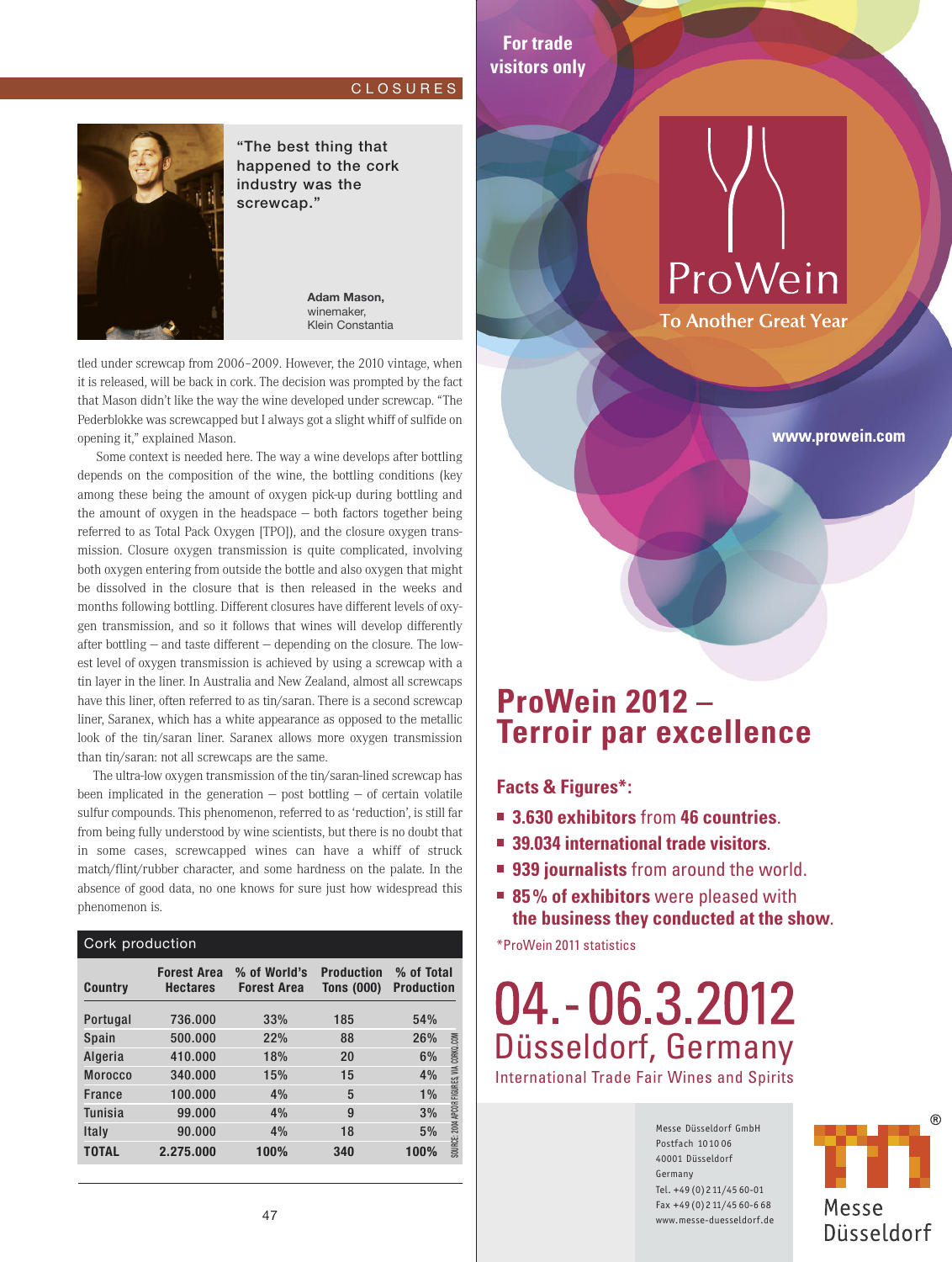### T E C H N O L O G Y

Mason says that his choice to make this switch was seen by many screwcap advocates as an admission of his own incompetence. These advocates argue that there is nothing wrong with screwcaps: they just require a different approach to winemaking — and that giving up on screwcaps shows that Mason has failed to master this. But Mason sees things a different way. "Rather than compromise the winemaking," he explained, "I decided to go back to cork. I didn't want to let the tail wag the dog. Why change your winemaking style to match the closure?" He adds that by bottling under screwcap, "we lowered the quality of the wine". But he's not anti-screwcap, and recognizes the importance of the emergence of alternatives to cork for helping the cork industry address issues of taint and inconsistency. "The best thing that happened to the cork industry was the screwcap," he says. To put this in perspective, Mason still uses screwcap for the 100,000 bottles of regular Klein Constantia Sauvignon Blanc; the shift is solely for the 3,000 bottles of Perdeblokke.

Another gifted young South African winemaker, Duncan Savage of Cape Point, is also making a similar switch. "We went to screwcap for the first time in 2010," he says. "We're going to change back to cork."

### *A change to screwcap*

Considerable publicity was also generated by the decision of Sogrape, Portugal's largest family-owned wine company, to shift its Quinta de Azevedo Vinho Verde to screwcap from May 2011. This story was seen as newsworthy because Portugal is the world's largest corkproducing country, and the use of screwcaps by a Portuguese company is seen by some as unpatriotic. However, the news reports mostly ignore two important details.

"By changing Quinta de Azevedo's closure from cork to screwcap, Sogrape Vinhos is responding to the request that the UK and other markets have been making," explained Sogrape's marketing director Rita Vilas-Boas. So it is a change in response to market demands, chiefly in the UK, where the wine retails in some major retailers (Waitrose, Majestic and The Wine Society) at a price of £6.99 (\$11.30).

"Without having a proactive position regarding closures, Sogrape Vinhos is committed to better serve the preferences of our consumers," says Vilas-Boas. "In this particular case, screwcap will not only help maintain the fresh, lively and elegant style of Quinta de Azevedo, but also represent great convenience for consumers to open and reseal the bottle." For the Portuguese market the wine will remain under natural cork.

The second important detail that Vilas-Boas revealed is that the screwcap used will have a Saranex liner, which seems a sensible choice because it avoids any risk of reduction issues. While Australian screwcap use is almost exclusively based around the tin/saran liner, one significant producer there is using the Saranex liner also. Alan Kennett, chief winemaker at Casella Wines (who make mega-brand YellowTail), has opted for screwcaps with the Saranex liner because in trials, he preferred how the wine showed under this closure.

### *Other alternatives*

Synthetic corks seem to be doing well in some markets and poorly in others. In Australia and New Zealand, they have very little penetration. In the European wine-producing countries, they are widely used for whites and rosés, but less so for reds. This is slightly frustrating for producers of synthetic corks because, with their higher oxygen transmission rates, they are probably even better suited to red wines. The USA is a good market for synthetics, where they are the main alternative to cork in a country that still sees screwcaps as

#### Screwcap milestones

| 1959  | Le Bouchon Mécanique created a    |  |  |
|-------|-----------------------------------|--|--|
|       | screwcap for bottles.             |  |  |
|       | Adoption was limited.             |  |  |
| 1980s | Screwcaps widely used in          |  |  |
|       | Switzerland, with 60m bottles     |  |  |
|       | under screwcap.                   |  |  |
|       | Research undertaken into          |  |  |
|       | screwcaps at the Australian Wine  |  |  |
|       | Research Institute.               |  |  |
| 2000  | Winemakers in the Clare Valley.   |  |  |
|       | Australia, adopt the screwcap.    |  |  |
|       | Jeffrey Grosset uses Stelvin      |  |  |
|       | closures and a specially designed |  |  |
|       | bottle from Saverglass.           |  |  |
| 2001  | Winemakers discuss screwcaps as   |  |  |
|       | an alternative to cork.           |  |  |
|       | New Zealand Screwcap Initiative   |  |  |
|       | formed.                           |  |  |
|       | Kim Crawford releases first wine  |  |  |
|       | under screwcap. Other producers   |  |  |
|       | soon followed.                    |  |  |
| 2004  | The creation of the International |  |  |
|       | Screwcap Initiative.              |  |  |

downmarket in terms of image. The recent demise of one of the major players in the synthetic market, Supreme Corq, could be taken as a sign that the synthetic cork market is struggling. But this is not how Malcolm Thompson, Nomacorc's vice president of marketing and innovation sees it. "The wine closure industry has seen a lot of consolidation," says Thompson. "All categories of products including natural cork, screwcaps and synthetics — are experiencing this. Weaker players are dropping out due to their inability to compete and sustain acceptable profitability. In the case of Supreme Corq, its technology (injection moulding) was inferior in performance and economic competitiveness. Nomacorc's business remains extremely strong and we continue to see double-digit growth rates."

Another closure manufacturer experiencing growth is Oeneo, who make the Diam closure. Boasting taint-free status by virtue of being made from granules of cork that are recombined after being cleaned from any taint, Diam is available in a number of formulations, each with a different level of oxygen transmission. Both Nomacorc and Oeneo have adopted a marketing policy on being able to offer winemakers taint-free closures with a choice of oxygen transmission levels. The idea is to encourage winemakers to choose a closure with an oxygen transmission rate that suits the wine style. Thus Nomacorc's new 'Select' series of closures, which uniquely for synthetic corks allow end-printing, will eventually encompass a range of oxygen transmission levels, presumably with research-informed guidance.

As winemakers become more aware of the potential influence of different closure types on wine flavour, I suspect we will begin to see closures as just another winemaking tool, rather than a choice of just one type for all wine styles. My prediction is that we'll see quite a few producers in Australia and New Zealand make the migration from tin/saranlined screwcaps back to natural cork, or alternatives such as Diam, for some of the wines in their range — especially seeing as the growing Chinese market seems to favour cork strongly over screwcaps. But these will be better quality corks than they moved away from some years ago. And we'll see just as many, if not more, in Old World countries make the switch the other way for some wines in their range as they decide that, for reasons of consumer convenience and wine flavour, screwcap is the better closure.